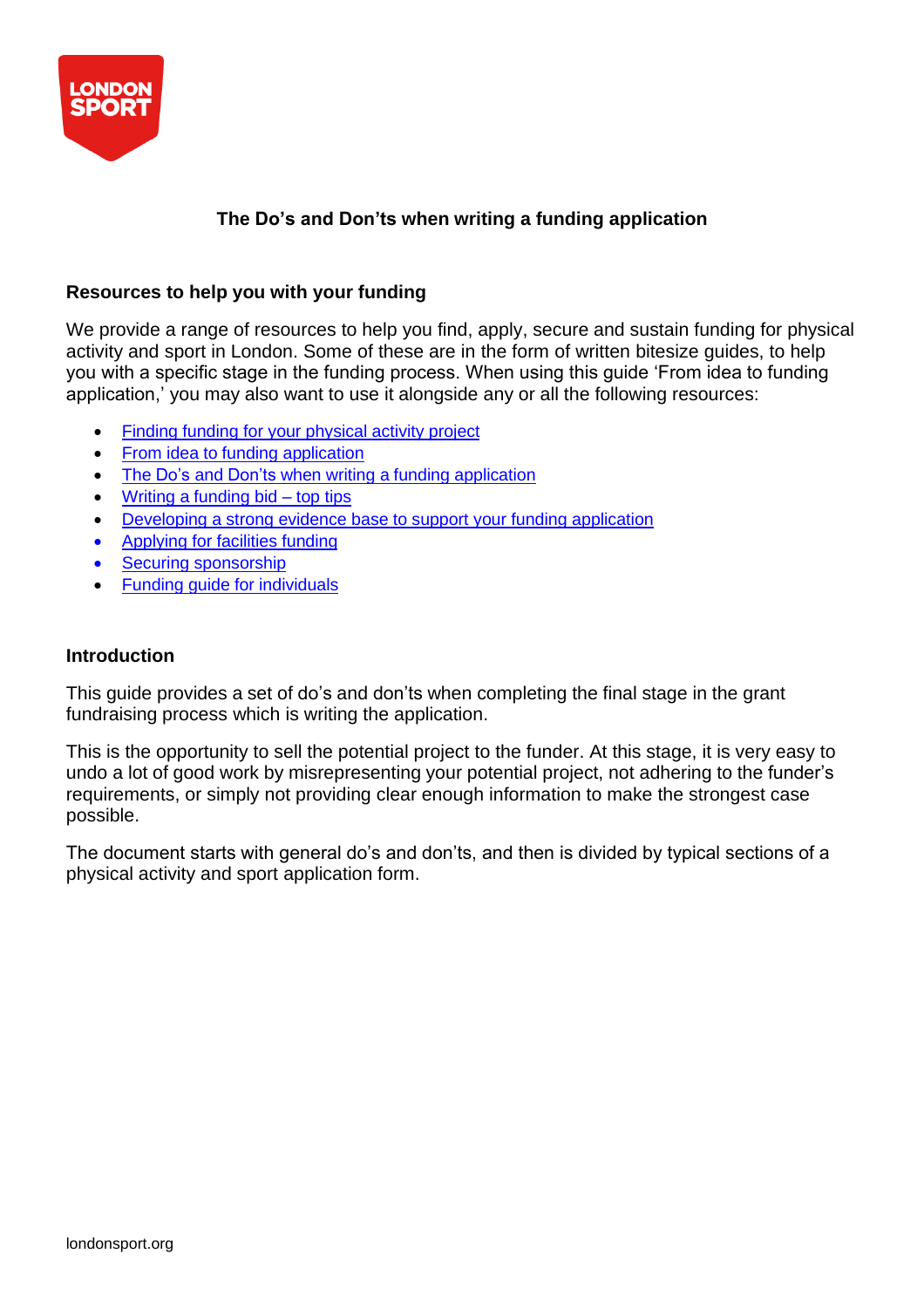

# **Universal do's and don'ts:**

| Don't                                                                                      |
|--------------------------------------------------------------------------------------------|
| Just start writing without having a clear idea<br>of what you're saying for each question. |
| Write more than you need to reach the word<br>limit.                                       |
| Write significantly under the word limit.                                                  |
| Expect to produce a good quality<br>application at the last minute.                        |
| Write the application in isolation.                                                        |
| Use jargon.                                                                                |
| Use acronyms without explaining them.                                                      |
| Submit the application without a spelling<br>and grammar check.                            |
| Repeat information that has been included<br>in a previous answer – plan your answers to   |
| each question.                                                                             |
|                                                                                            |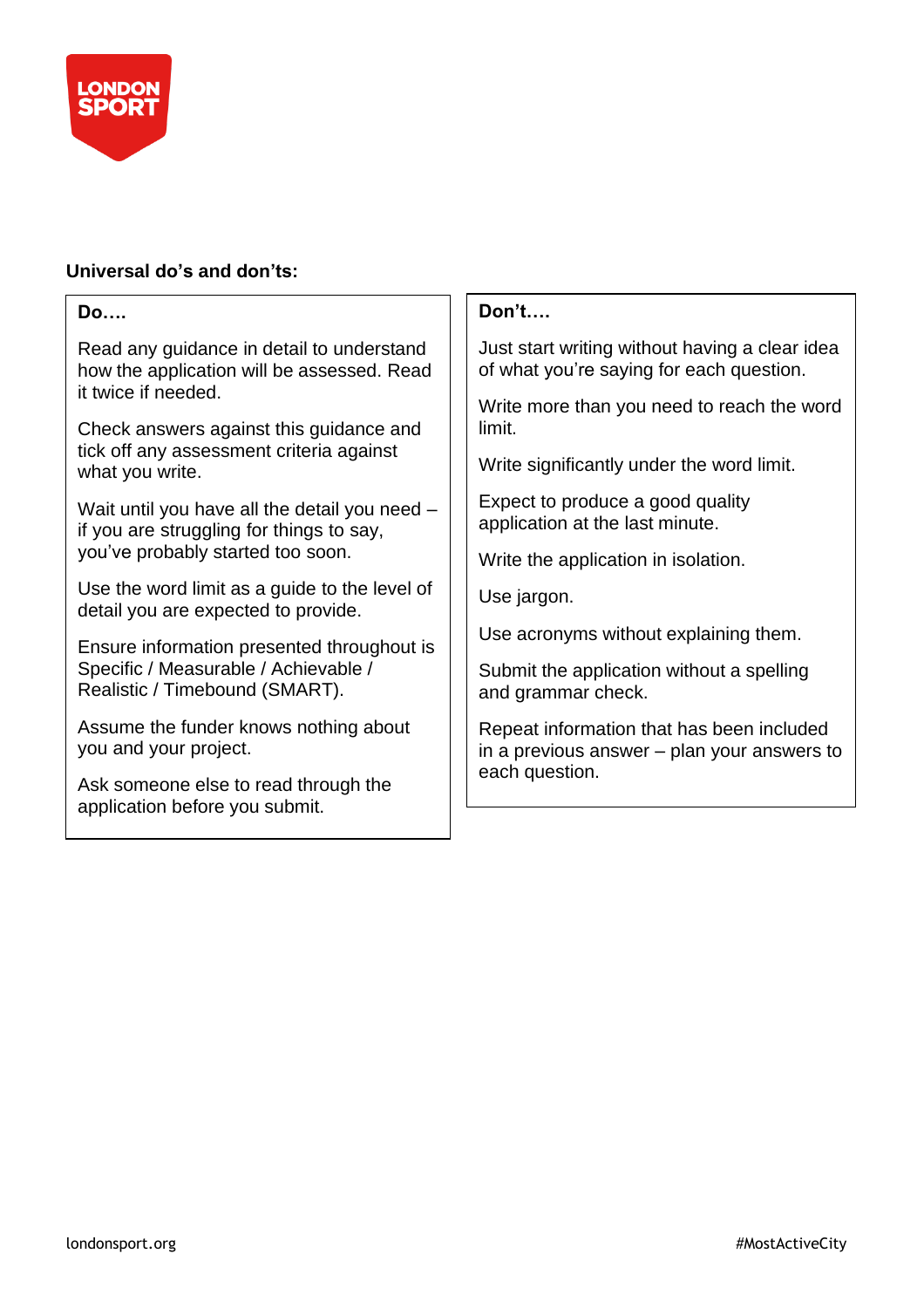

## **Do's and don'ts by typical parts of a physical activity and sport application form:**

#### **The 'need' or evidence base answer**

It is typical early on in an application to have to provide evidence of why your project is needed. This evidence is vital in showing a funder that there is a need, and that you can prove it to them.

| Do                                                                                                                                           | Don't                                                                                                                 |
|----------------------------------------------------------------------------------------------------------------------------------------------|-----------------------------------------------------------------------------------------------------------------------|
| Use evidence you a have gathered yourself,<br>if that is what the funder wants.                                                              | Copy and paste lots of high level strategy<br>and demographic information in without<br>explaining why it's relevant. |
| Back it up with strategic level evidence (e.g.<br>from your Local Authority).                                                                | Use inappropriate or sources you're not<br>able to back up.                                                           |
| Focus on statistical evidence, and back it up<br>with quotes or further qualitative evidence,<br>you can find insight and data to help here. | Just rely on anecdotal information to prove<br>your project is needed.                                                |
| Be clear on where evidence has come from                                                                                                     | Try to guess what the funder will be                                                                                  |
| and how it has been collected.                                                                                                               | expecting and regurgitate this.                                                                                       |

## **The project Description**

This is your opportunity to prove how thoroughly you've approached this project, and its feasibility:

| Do                                                                                                   | Don't                                        |
|------------------------------------------------------------------------------------------------------|----------------------------------------------|
| The background work in advance $-$ call                                                              | Make any assumptions or estimates – take     |
| venues, gather costs, agree timelines.                                                               | time to establish specifics.                 |
| Answer the following: What are you                                                                   | Make anything $up$ – the funder often checks |
| proposing to do? Where? When? How?                                                                   | and verifies information.                    |
| Try to capture the funders attention from the                                                        | Be unrealistic. Have someone else check      |
| outset with an engaging description.                                                                 | through your plans and comment.              |
| Be very specific - name days, times, exact<br>costs, individuals, partner organisation's by<br>name. |                                              |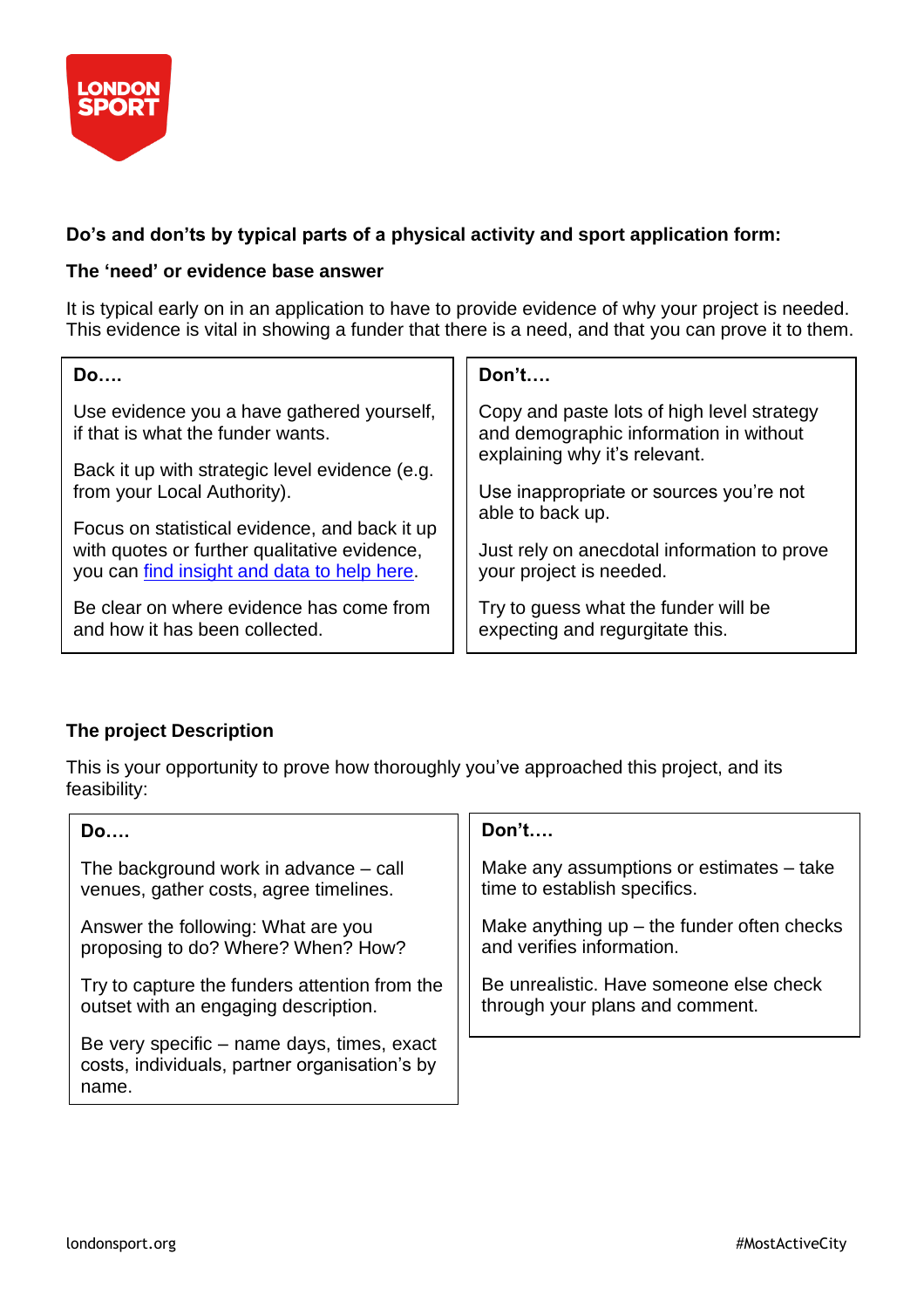

#### **Outputs and outcomes**

This is where you clearly articulate what your project will deliver, often in the short term (outputs) and long term (outcomes). Sometimes these will be set by the funder, and sometimes you will have to articulate your own.

| <b>Do</b>                                                                                 | Don't                                                                                                             |
|-------------------------------------------------------------------------------------------|-------------------------------------------------------------------------------------------------------------------|
| Make sure you know the difference                                                         | Be tempted to inflate outputs just to impress                                                                     |
| between outputs and outcomes, and check                                                   | the funder - you must be able to deliver                                                                          |
| it matches the funder's definition.                                                       | what you say you will.                                                                                            |
| Be ambitious about what you can achieve,                                                  | Make outlandish claims about what the                                                                             |
| but also realistic.                                                                       | project will achieve – keep it grounded.                                                                          |
| Evaluate what you're proposing to achieve<br>for a funder – does it look like good value? | Just provide 'finger in the air' figures - try to<br>find benchmarks or find examples to base<br>your figures on. |
| Ensure the outputs and outcomes address                                                   | Put in something that you simply won't be                                                                         |
| the need / issues you identified.                                                         | able to measure / evidence.                                                                                       |

#### **Finance**

This section is often overlooked but it is vital to present a detailed financial picture.

| <b>Do</b>                                                                                                                                            | Don't                                                        |
|------------------------------------------------------------------------------------------------------------------------------------------------------|--------------------------------------------------------------|
| Provide accurate costs that are<br>professionally established if need be (e.g.<br>for capital projects).                                             | Make up costs or estimate using rounded<br>figures.          |
| Provide the methodology for how costs<br>have been calculated in the appropriate                                                                     | Add in any costs just to meet the maximum<br>funding amount. |
| section.                                                                                                                                             | Add in costs that are not directly related to                |
| Ensure you read the guidance on eligible<br>and ineligible costs, and adhere to these.                                                               | the project.                                                 |
| Use an apportionment methodology for<br>overheads, if required.                                                                                      |                                                              |
| If appropriate, ensure that you fully<br>consider and cost out in-kind match<br>funding, as this can add considerable value<br>to your contribution. |                                                              |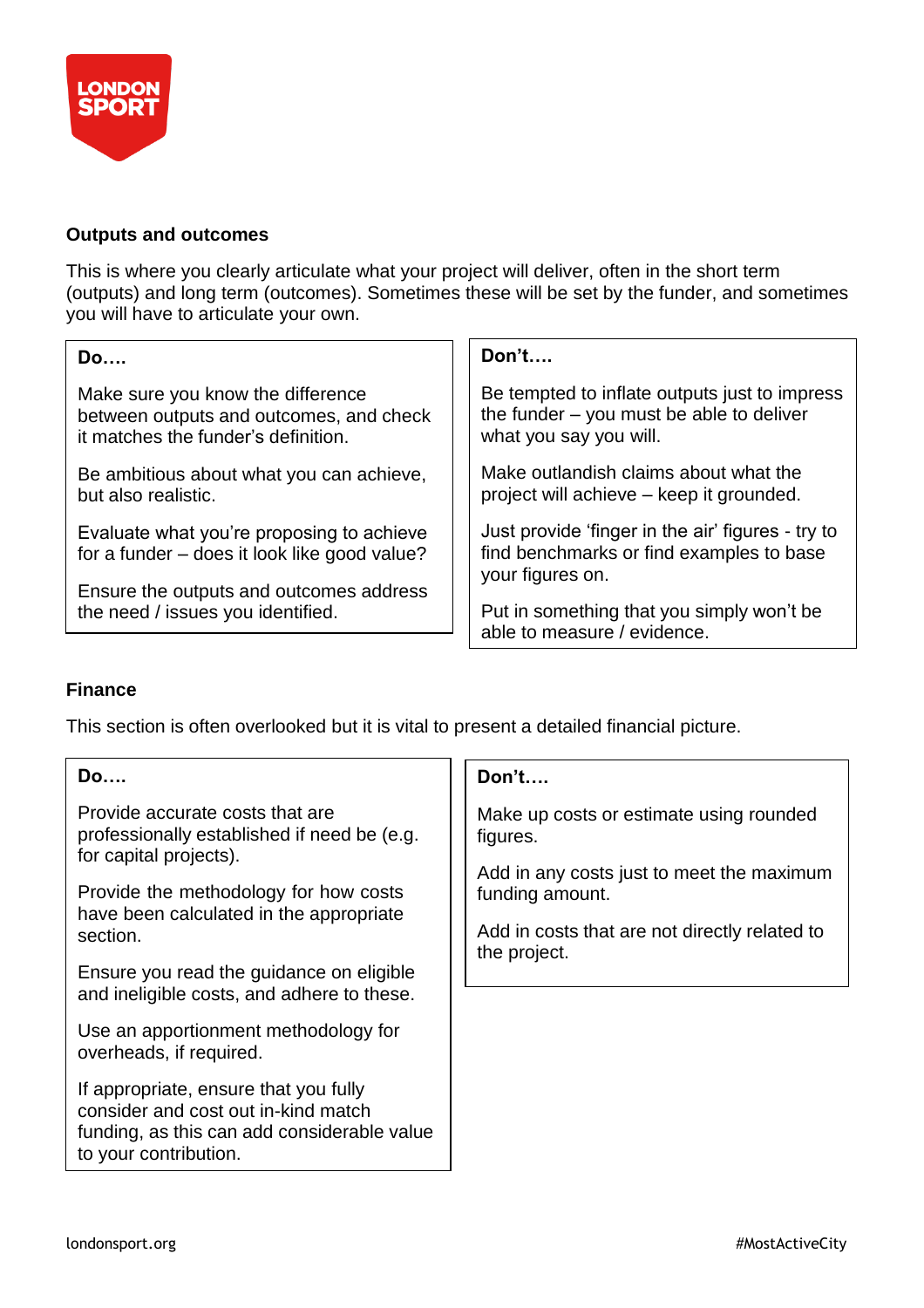

#### **Sustainability**

A funder will expect to see a clear plan for what will happen in the long term, following their investment. You therefore need to have a strategy and be able articulate this.

| <b>Do</b>                                                                                                 | Don't                                                                                                                                                         |
|-----------------------------------------------------------------------------------------------------------|---------------------------------------------------------------------------------------------------------------------------------------------------------------|
| Ensure you present a clear strategy, not<br>just an idea.                                                 | Treat this section lightly, for example by<br>saying that the sustainability strategy is to<br>simply apply for further funding when the<br>project finishes. |
| Think about:                                                                                              |                                                                                                                                                               |
| Participant sustainability - what will be<br>their journey / long term experience?                        | Have unrealistic expectations.                                                                                                                                |
| Project sustainability $-$ will the project<br>finish or carry on, and how?                               | Ignore the risks you've considered and<br>hope that the funder doesn't think of these.                                                                        |
| Financial sustainability – what will be<br>the financial model once the grant<br>investment has finished? |                                                                                                                                                               |
| Consider the idea that there might be<br>multiple strategies you could employ, not<br>just one.           |                                                                                                                                                               |

## **Further information**

If you need further support in this area, then London Sport may be able to help. Contact our Funding Manager, in the first instance – [funding@londonsport.org.](mailto:funding@londonsport.org)

## **Search for available funding**

This free online funding search tool is available for you to search for the latest funding available to you.

#### [Welcome | My Funding Central](https://www.myfundingcentral.co.uk/)

#### **Explore physical activity and sport data and insight to support your funding application**

Our free online insight and data tool is available for you to explore the latest physical activity and sport data and insight in London to support your funding applications.

Find [insight](https://data.londonsport.org/) and data to help here